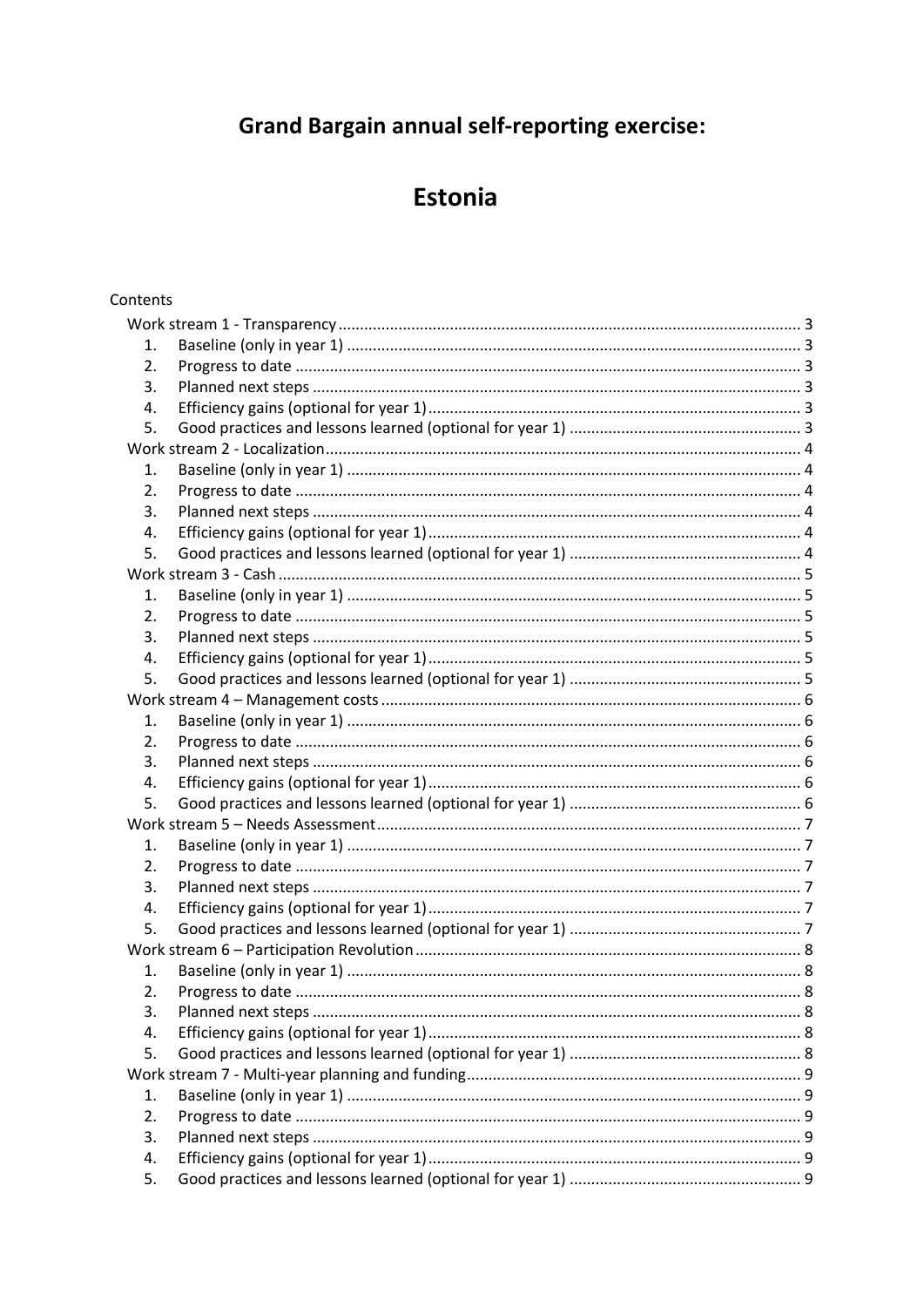| 1.               |  |  |
|------------------|--|--|
| $\mathfrak{D}$ . |  |  |
| 3.               |  |  |
| 4.               |  |  |
| 5.               |  |  |
|                  |  |  |
| $1_{-}$          |  |  |
| 2 <sub>1</sub>   |  |  |
| 3.               |  |  |
| 4.               |  |  |
| 5.               |  |  |
|                  |  |  |
| $1_{-}$          |  |  |
| 2.               |  |  |
| 3.               |  |  |
| 4.               |  |  |
| 5.               |  |  |
|                  |  |  |
|                  |  |  |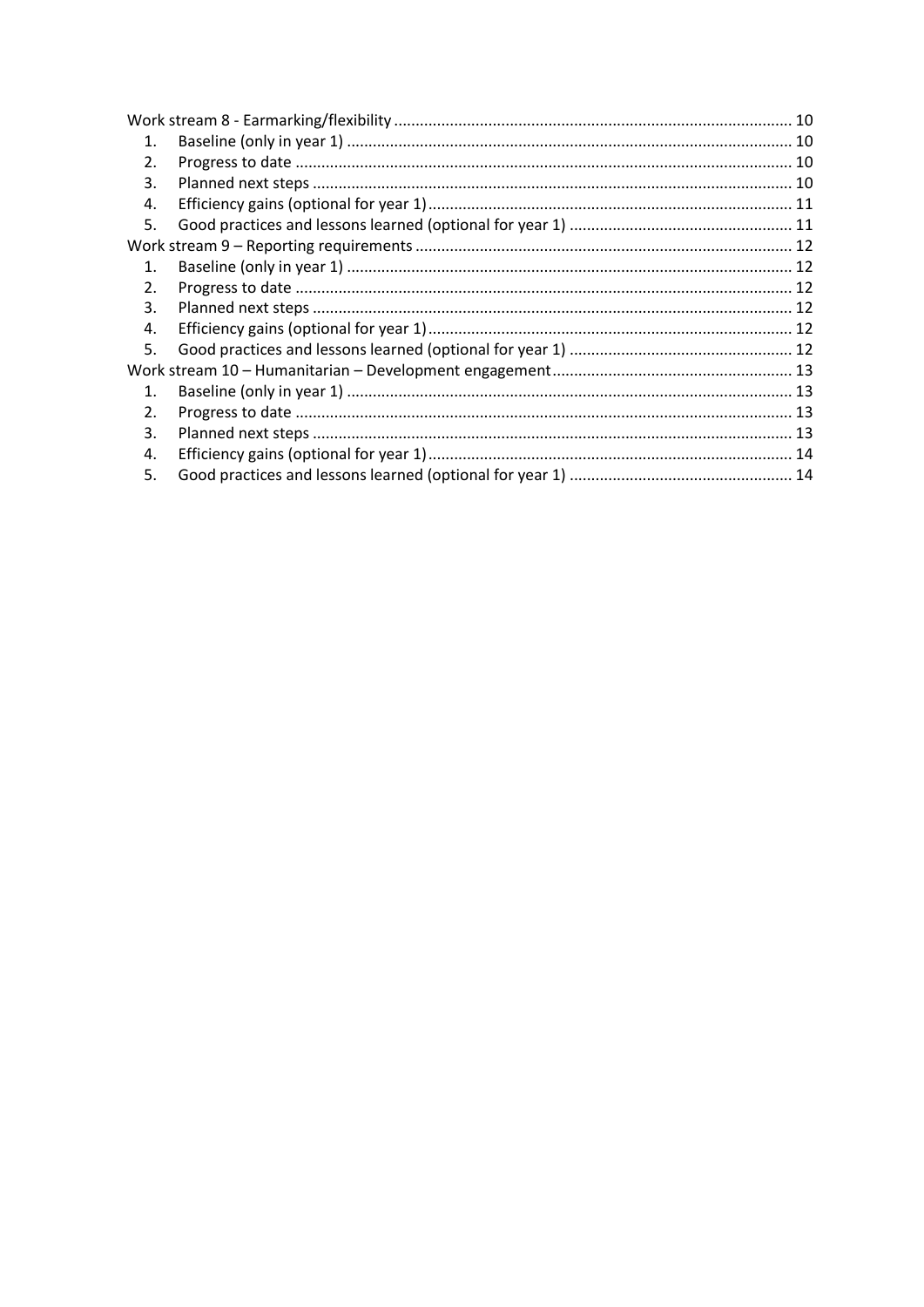# <span id="page-2-1"></span><span id="page-2-0"></span>**Work stream 1 - Transparency**

# **1. Baseline (only in year 1)**

Where did your organisation stand on the work stream and its commitments when the Grand Bargain was signed?

Estonia reports its humanitarian aid data to EDRIS, that transfers information on the humanitarian funding flows to FTS.

Timely humanitarian aid data is publicly available at the Estonian Development Co-operation Database [\(https://rakendused.vm.ee/akta/index.php\)](https://rakendused.vm.ee/akta/index.php). This database contains data in OECD DAC format and is the compilation basis of the report of Official Development Aid to DAC.

For transparency (mainly for Estonian Public) we also publish also humanitarian aid contribution and projects on the Ministry of Foreign Affairs web-page.

<span id="page-2-2"></span>Estonia does not currently report according to the IATI standards.

# **2. Progress to date**

Which concrete actions have you taken (both internally and in cooperation with other signatories) to implement the commitments of the work stream?

Estonia continues to publish timely, transparent, harmonized and open high-quality data on humanitarian funding to EDRIS, the Estonian Development Cooperation Database and to DAC report.

# <span id="page-2-3"></span>**3. Planned next steps**

What are the specific next steps which you plan to undertake to implement the commitments (with a focus on the next 2 years)?

<span id="page-2-4"></span>We are developing Estonian Development Cooperation database for more simplified DAC reporting.

# **4. Efficiency gains (optional for year 1)**

Please indicate, qualitatively, efficiency gains associated with implementation of GB commitments and how they have benefitted your organisation and beneficiaries.

<span id="page-2-5"></span>N/A

# **5. Good practices and lessons learned (optional for year 1)**

Which concrete action(s) have had the most success (both internally and in cooperation with other signatories) to implement the commitments of the work stream? And why?

N/A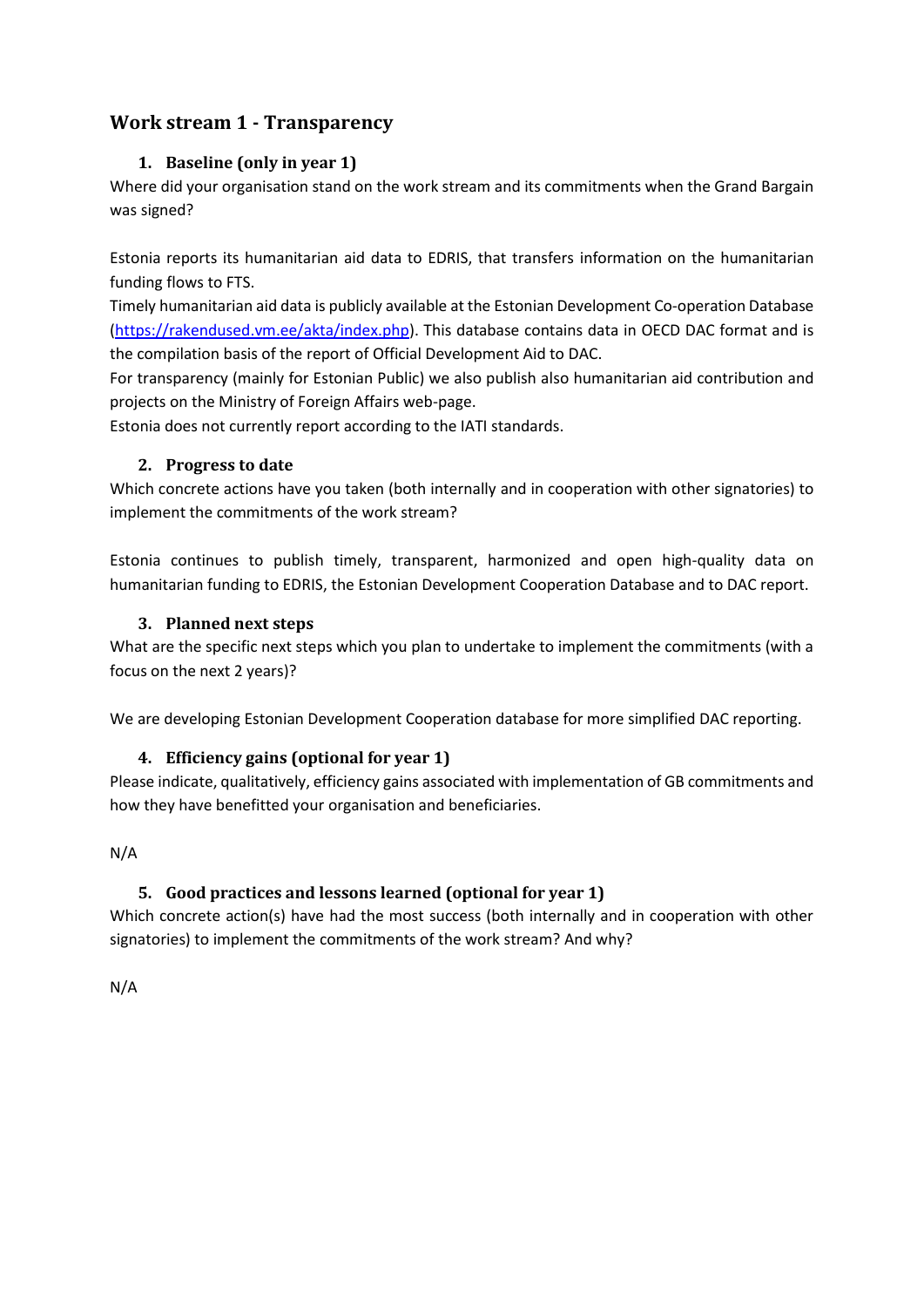# <span id="page-3-1"></span><span id="page-3-0"></span>**Work stream 2 - Localization**

# **1. Baseline (only in year 1)**

Where did your organisation stand on the work stream and its commitments when the Grand Bargain was signed?

Estonia supports the principle of empowering local responders. However, considering the Estonia's size and the size of the Estonian humanitarian aid programme, Estonia remains a strong supporter of the multilateral humanitarian system in order to maximize the effect of our aid.

Estonia increased contributions through local responders in 2015. We have been supporting local responders mainly via national NGOs partnerships and activities in the field in Ukraine and Jordan in 2015 with 117 933 EURs that is **6,9%** in proportion to the overall humanitarian funding portfolio. Many of the projects also include costs for the local responders. Estonia values and invests to capacity building of national and local responders.

#### <span id="page-3-2"></span>**2. Progress to date**

Which concrete actions have you taken (both internally and in cooperation with other signatories) to implement the commitments of the work stream?

To increase resources available to national and local responders' Estonian humanitarian aid projects include the needs of local NGO partners in their budget. In 2016 salaries and direct costs to local partners in Ukraine, Jordan and Lebanon reached to **7,7%** of the humanitarian funding portfolio. Estonia does not currently contribute to specific pooled-funds.

Besides that (not included in the 7,7%) we supported Start Networks's work on innovative transfers to make the delivery of humanitarian aid more effective, transparent and accountable, so it could reach to the local responders quicker.

# <span id="page-3-3"></span>**3. Planned next steps**

What are the specific next steps which you plan to undertake to implement the commitments (with a focus on the next 2 years)?

Estonian will continue to explore the possibilities to enhance the capacity of local and national responders.

# <span id="page-3-4"></span>**4. Efficiency gains (optional for year 1)**

Please indicate, qualitatively, efficiency gains associated with implementation of GB commitments and how they have benefitted your organisation and beneficiaries.

<span id="page-3-5"></span>N/A

# **5. Good practices and lessons learned (optional for year 1)**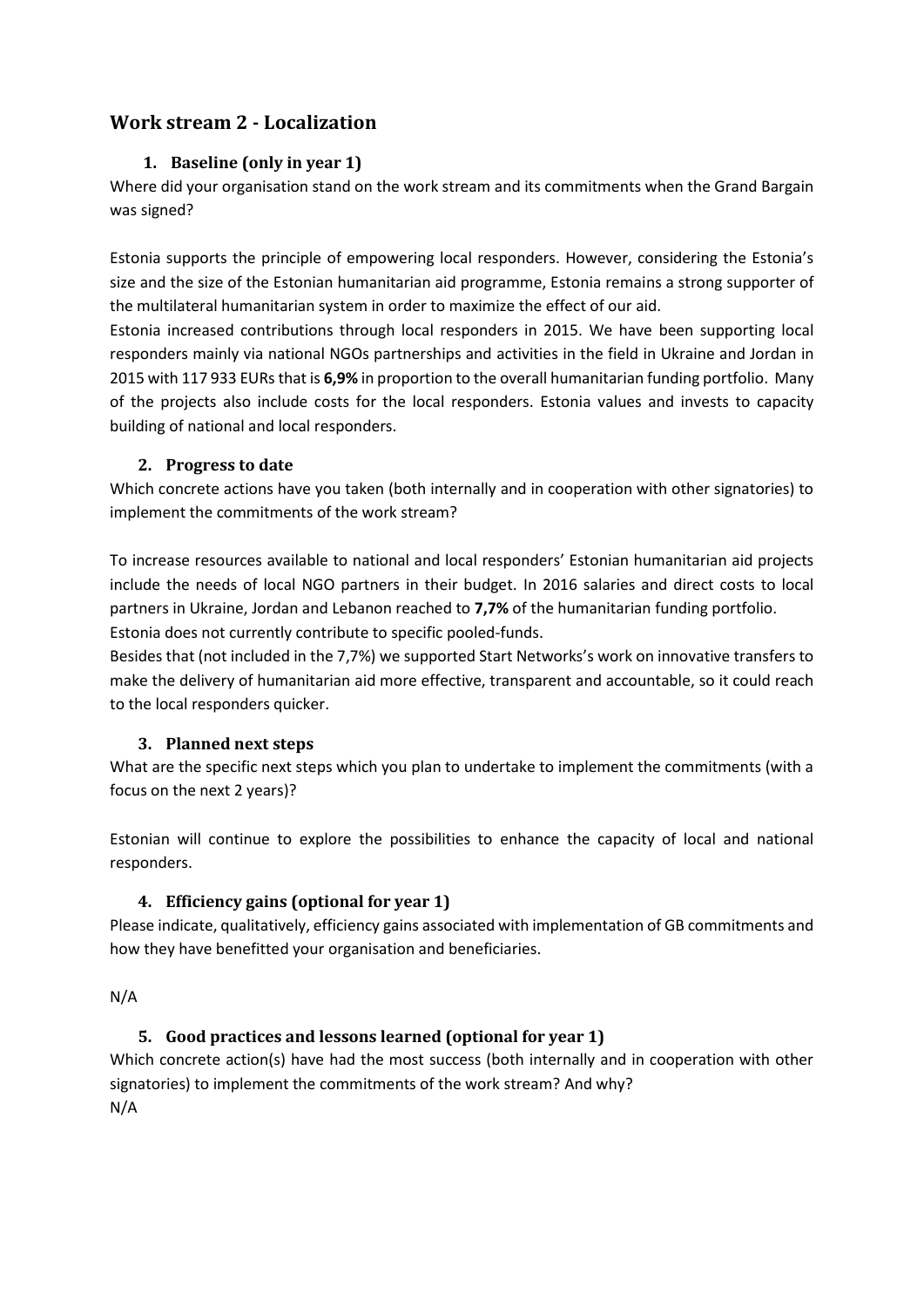# <span id="page-4-1"></span><span id="page-4-0"></span>**Work stream 3 - Cash**

# **1. Baseline (only in year 1)**

Where did your organisation stand on the work stream and its commitments when the Grand Bargain was signed?

Estonia has supported common principles for multi-purpose cash-based assistance to respond to the humanitarian needs. Estonian NGO have used this opportunity on a small scale in Ukraine, while finding the most flexible and suitable solution to answer the humanitarian needs of the civilian population affected by the crisis.

# <span id="page-4-2"></span>**2. Progress to date**

Which concrete actions have you taken (both internally and in cooperation with other signatories) to implement the commitments of the work stream?

So far we haven't made any extra allocations for the organisations working on cash-based assistance. We do not finance bigger cash programmes as such, but modalities are used by some Estonian NGOs while delivering aid. Therefore, we do not also report more concretely on funding of cash.

# <span id="page-4-3"></span>**3. Planned next steps**

What are the specific next steps which you plan to undertake to implement the commitments (with a focus on the next 2 years)?

We will explore the possibilities to support the use of humanitarian cash transfers and emphasize the importance of private sector partners. With our NGO partners we will continue to find suitable ways to strengthen social protection systems to deliver humanitarian aid, including also cash where needed and appropriate.

# <span id="page-4-4"></span>**4. Efficiency gains (optional for year 1)**

Please indicate, qualitatively, efficiency gains associated with implementation of GB commitments and how they have benefitted your organisation and beneficiaries.

<span id="page-4-5"></span>N/A

# **5. Good practices and lessons learned (optional for year 1)**

Which concrete action(s) have had the most success (both internally and in cooperation with other signatories) to implement the commitments of the work stream? And why?

N/A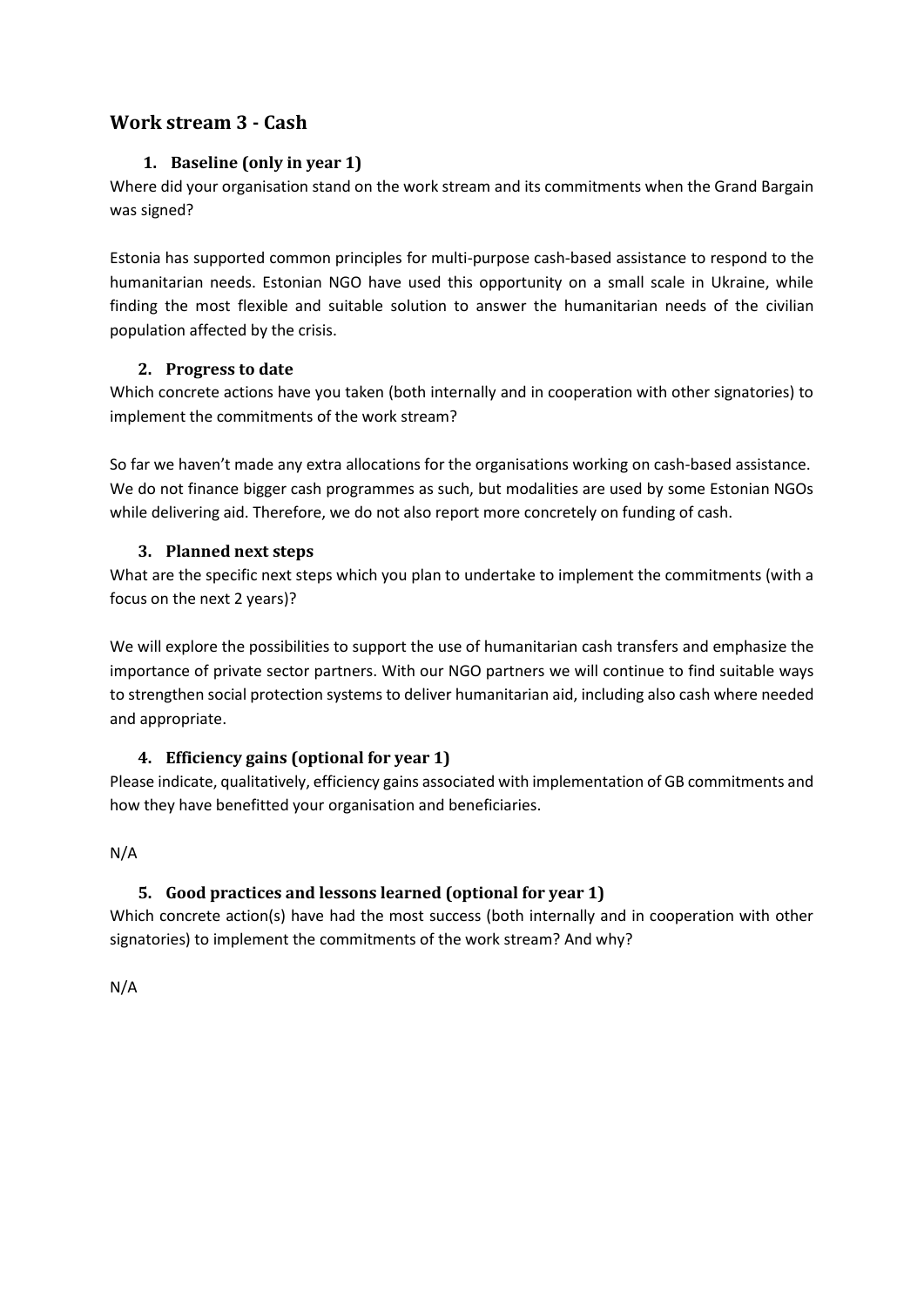# <span id="page-5-1"></span><span id="page-5-0"></span>**Work stream 4 – Management costs**

# **1. Baseline (only in year 1)**

Where did your organisation stand on the work stream and its commitments when the Grand Bargain was signed?

In our bi-lateral projects we follow the principle of less than 20 % allocation to management costs. In contribution to the international humanitarian aid organisation we can add our voice on some of the advisory boards for budget planning (head quarter vs field offices/programmes).

# <span id="page-5-2"></span>**2. Progress to date**

Which concrete actions have you taken (both internally and in cooperation with other signatories) to implement the commitments of the work stream?

Shared information and joint field visits, where possible for Example in Ukraine.

# <span id="page-5-3"></span>**3. Planned next steps**

What are the specific next steps which you plan to undertake to implement the commitments (with a focus on the next 2 years)?

<span id="page-5-4"></span>Continue to coordinate with other donors and aid agencies on the monitoring and donor reviews.

# **4. Efficiency gains (optional for year 1)**

Please indicate, qualitatively, efficiency gains associated with implementation of GB commitments and how they have benefitted your organisation and beneficiaries. N/A

# <span id="page-5-5"></span>**5. Good practices and lessons learned (optional for year 1)**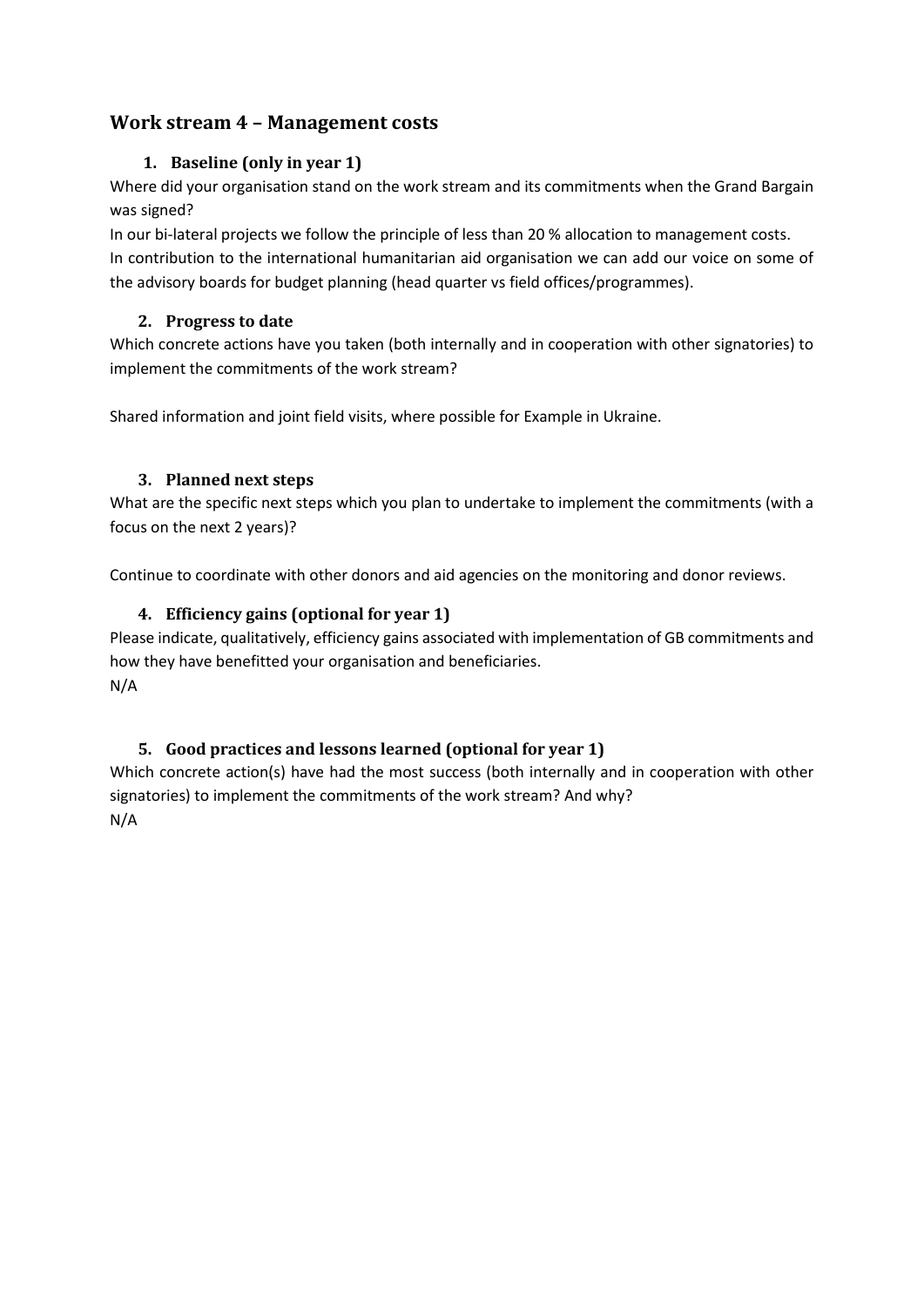# <span id="page-6-1"></span><span id="page-6-0"></span>**Work stream 5 – Needs Assessment**

# **1. Baseline (only in year 1)**

Where did your organisation stand on the work stream and its commitments when the Grand Bargain was signed?

We appreciate coordinated, shared context based needs assessment. In humanitarian planning we depend mainly on the international aid organisations needs assessment and appeals. For bi-lateral humanitarian aid projects we use data available from open sources and also from feedback from our Embassies and also NGO partners on the field. Where possible, implementing partners later take part of OCHA cluster meetings.

# <span id="page-6-2"></span>**2. Progress to date**

Which concrete actions have you taken (both internally and in cooperation with other signatories) to implement the commitments of the work stream?

<span id="page-6-3"></span>As for to date we have followed the same actions as described in baseline.

# **3. Planned next steps**

What are the specific next steps which you plan to undertake to implement the commitments (with a focus on the next 2 years)?

<span id="page-6-4"></span>Coordinate more with other donors and aid organizations on the field.

# **4. Efficiency gains (optional for year 1)**

Please indicate, qualitatively, efficiency gains associated with implementation of GB commitments and how they have benefitted your organisation and beneficiaries. N/A

# <span id="page-6-5"></span>**5. Good practices and lessons learned (optional for year 1)**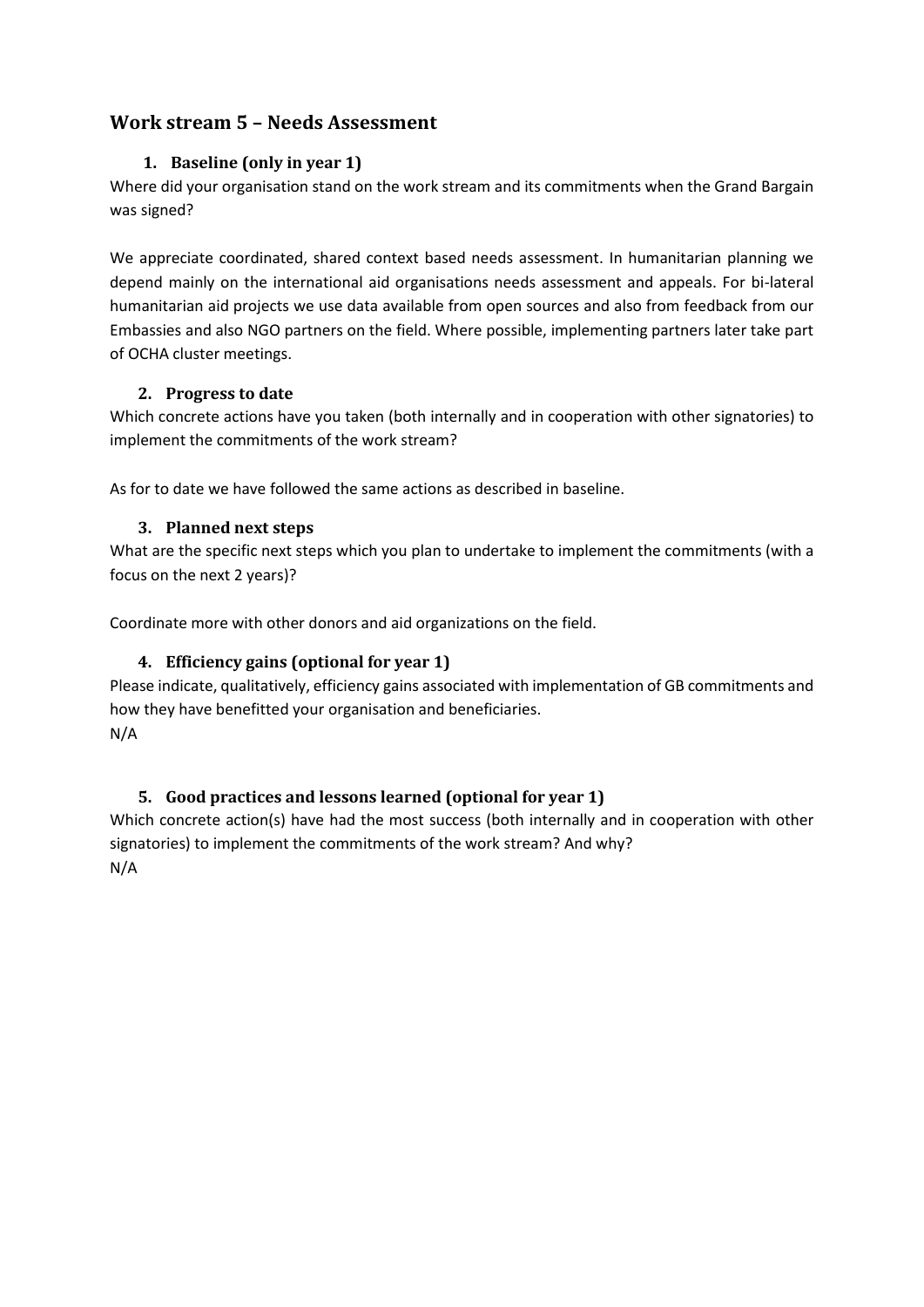# <span id="page-7-1"></span><span id="page-7-0"></span>**Work stream 6 – Participation Revolution**

# **1. Baseline (only in year 1)**

Where did your organisation stand on the work stream and its commitments when the Grand Bargain was signed?

Estonian bi-lateral humanitarian activities have been community based, i.e. also using the knowledge of diaspora where possible. To answer to the community needs, there's also possibility for fields visits, need assessment. Our funding is also flexible to change the activities throw-out the project, if really needed.

# <span id="page-7-2"></span>**2. Progress to date**

Which concrete actions have you taken (both internally and in cooperation with other signatories) to implement the commitments of the work stream?

Estonian NGOs implementing the humanitarian projects for example in Ukraine are using flexible, needs based working methods, that involve local community and local partners. Part of a contribution has also been small grants to individual needs.

We do not fund separately activities related to feedback collection and programme adaption, but adapting to the local needs is done during feasibility studies and field visits by the Estonian NGOs capacity building projects.

# <span id="page-7-3"></span>**3. Planned next steps**

What are the specific next steps which you plan to undertake to implement the commitments (with a focus on the next 2 years)?

We continue monitoring and fields visits and joint discussions with local stake holders to better engage and answer to the most immediate humanitarian needs.

# <span id="page-7-4"></span>**4. Efficiency gains (optional for year 1)**

Please indicate, qualitatively, efficiency gains associated with implementation of GB commitments and how they have benefitted your organisation and beneficiaries. N/A

# <span id="page-7-5"></span>**5. Good practices and lessons learned (optional for year 1)**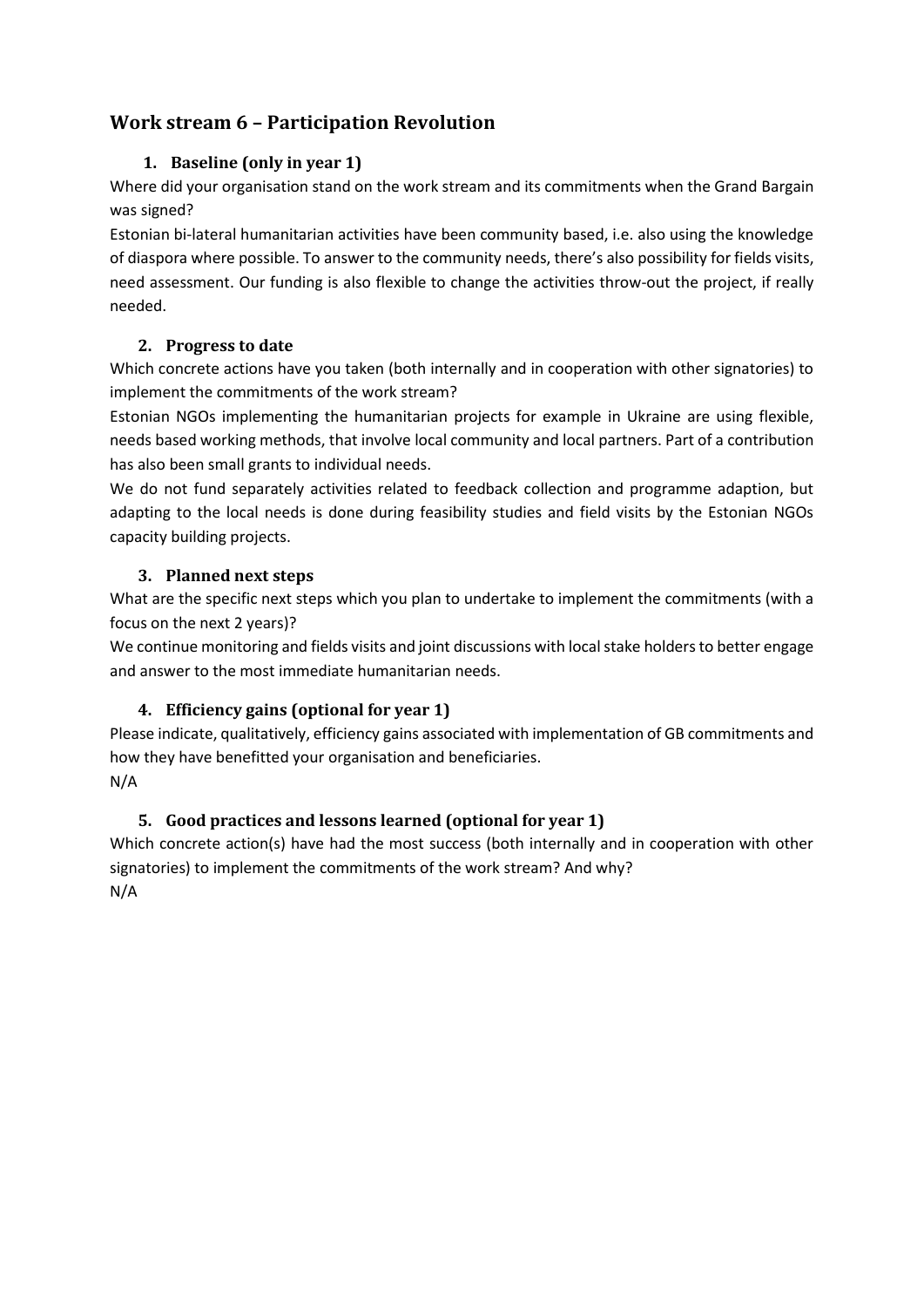# <span id="page-8-1"></span><span id="page-8-0"></span>**Work stream 7 - Multi-year planning and funding**

# **1. Baseline (only in year 1)**

Where did your organisation stand on the work stream and its commitments when the Grand Bargain was signed?

We find it extremely important that international aid organisations constantly seek solutions to operate more efficiently. Estonian Development-Cooperation and Humanitarian Aid Strategy sets goals for 4 years and it goes hand-in-hand with the results indicators for budget allocation.

## <span id="page-8-2"></span>**2. Progress to date**

Which concrete actions have you taken (both internally and in cooperation with other signatories) to implement the commitments of the work stream?

Estonia makes its yearly non-earmarked transfers at the end of each year, in order to make the planning process more predictable. Aligned also with the Good Humanitarian Donorship standards.

Additional to the annual commitment to the international humanitarian organisations and programs (OCHA, UNCHR, UNICEF, CERF, WHO, WFO, ICRC, UNDAC), Estonia also supports longer-term project based activities. At the moment for example as a response to Syrian crisis in its neighbourhood countries.

# <span id="page-8-3"></span>**3. Planned next steps**

What are the specific next steps which you plan to undertake to implement the commitments (with a focus on the next 2 years)?

Estonia continues to support the goals for multi-year planning and funding to make its contribution predictable. We continue to fulfil our strategic cooperation with priority aid organisations.

# <span id="page-8-4"></span>**4. Efficiency gains (optional for year 1)**

Please indicate, qualitatively, efficiency gains associated with implementation of GB commitments and how they have benefitted your organisation and beneficiaries.

Predictable budgeting and planning is more transparent and adds certainty to both the aid organization and the communities in need.

# <span id="page-8-5"></span>**5. Good practices and lessons learned (optional for year 1)**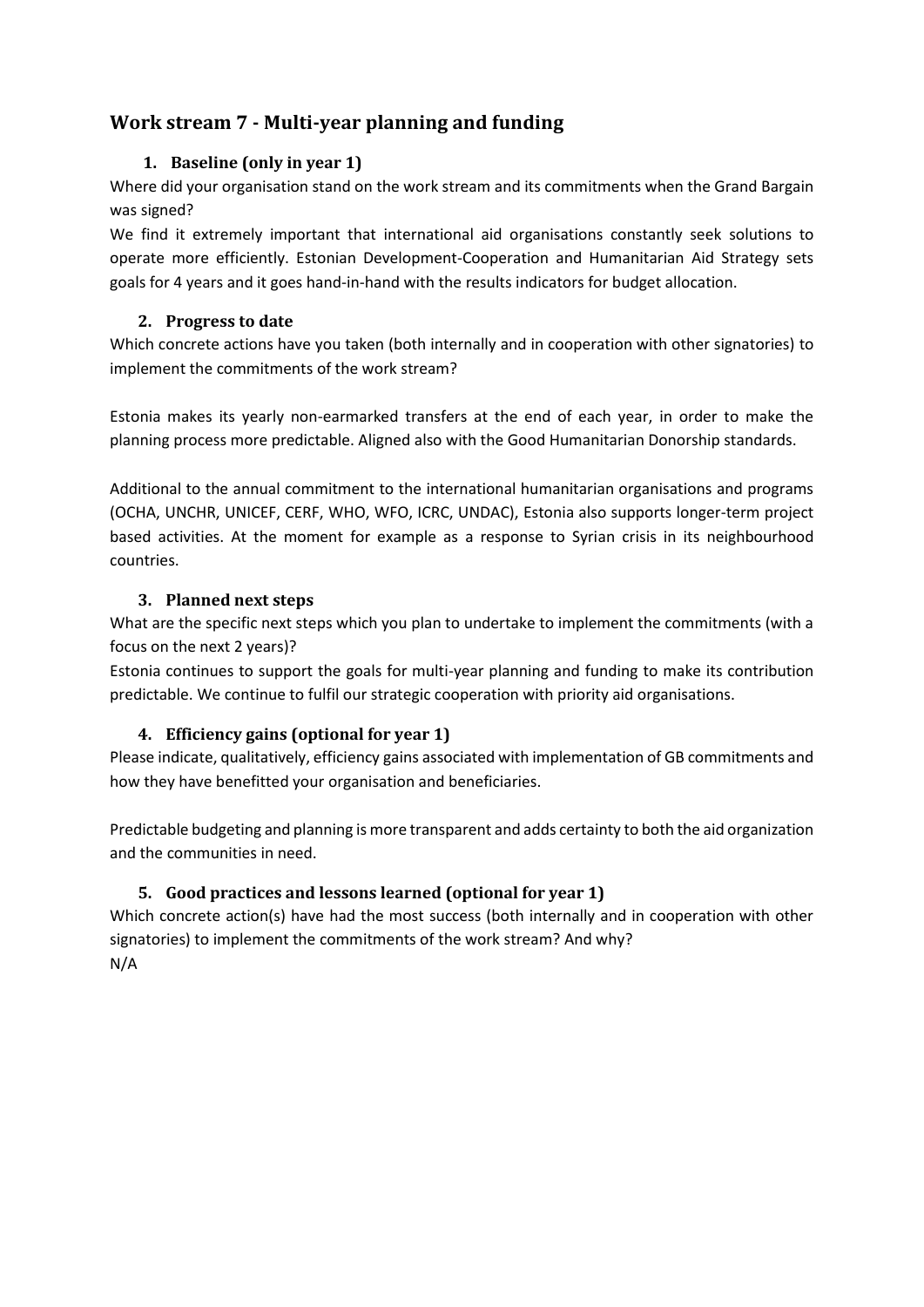# <span id="page-9-1"></span><span id="page-9-0"></span>**Work stream 8 - Earmarking/flexibility**

## **1. Baseline (only in year 1)**

Where did your organisation stand on the work stream and its commitments when the Grand Bargain was signed?

**2015 non-earmarked core contribution for 14,3 %** of the total humanitarian aid.

<span id="page-9-2"></span>**2015 softly earmarked donation was 0,4%** i.e. 160 000 EUR to OCHA activities in ROMENA region.

#### **2. Progress to date**

Which concrete actions have you taken (both internally and in cooperation with other signatories) to implement the commitments of the work stream?

Currently we do not have any joint agreement with other signatories on how to report on unearmarked or softly earmarked funding.

# <span id="page-9-3"></span>**In 2016 Estonian non-earmarked core contributions reached to 14,8 % in proportion to the overall funding portfolio.**

100 000 € OCHA 20 000 € UNDAC 80 000 € UNHCR 100 000 € ICRC 100 000 € CERF 50 000 € WHO 80 000 € UNRWA Total: 530 000 €

**In 2016 Estonian softly earmarked contribution was raised to 17% from 0,4% 2015.** These were mainly contributions under the 2016 Syrian pledge via UNICEF, WFP, UNHCR, OCHA to Jordan and Lebanon.

# **3. Planned next steps**

What are the specific next steps which you plan to undertake to implement the commitments (with a focus on the next 2 years)?

Estonia supports the flexible funding, if the trust and transparency is there also from the international aid organization side.

We appreciate also light reporting or overview of the core contribution, that could be useful also for the Estonian tax-payers and advocacy messages.

**In 2017 we have increased the unearmarked contribution up to 17,8% in proportion to the overall funding portfolio.**

OCHA 150 000 € UNDAC 20 000 € UNHCR 100 000 € ICRC 100 000 € CERF 100 000 €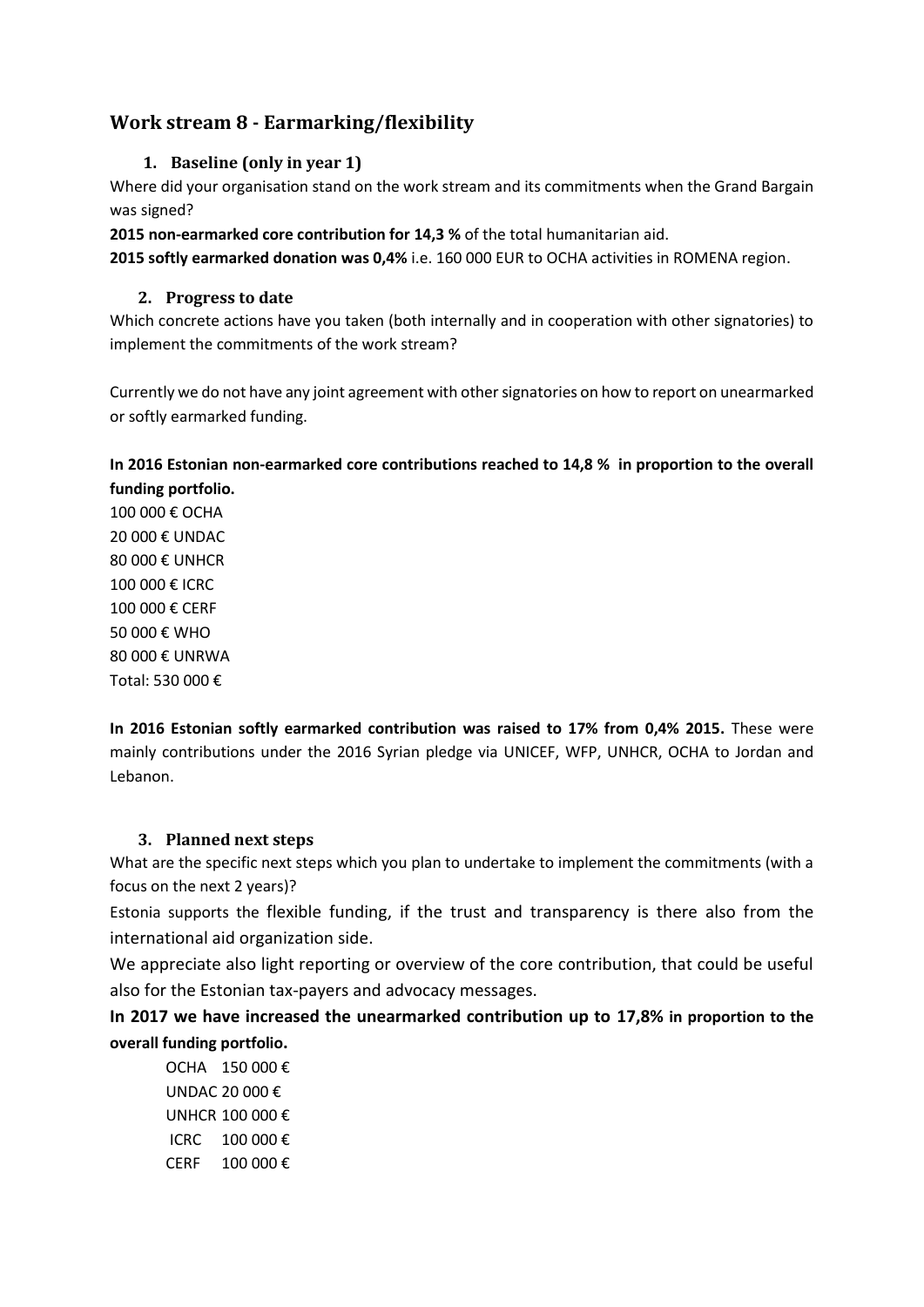WHO  $50000 \in$ UNRWA 80 000 € Total 600 000 €

We will have more concrete numbers for the softly earmarked contribution in 2017 at the end of the year, but will plan to find more possibilities for more flexible earmarking (as for region, several countries).

# <span id="page-10-0"></span>**4. Efficiency gains (optional for year 1)**

Please indicate, qualitatively, efficiency gains associated with implementation of GB commitments and how they have benefitted your organisation and beneficiaries. N/A

# <span id="page-10-1"></span>**5. Good practices and lessons learned (optional for year 1)**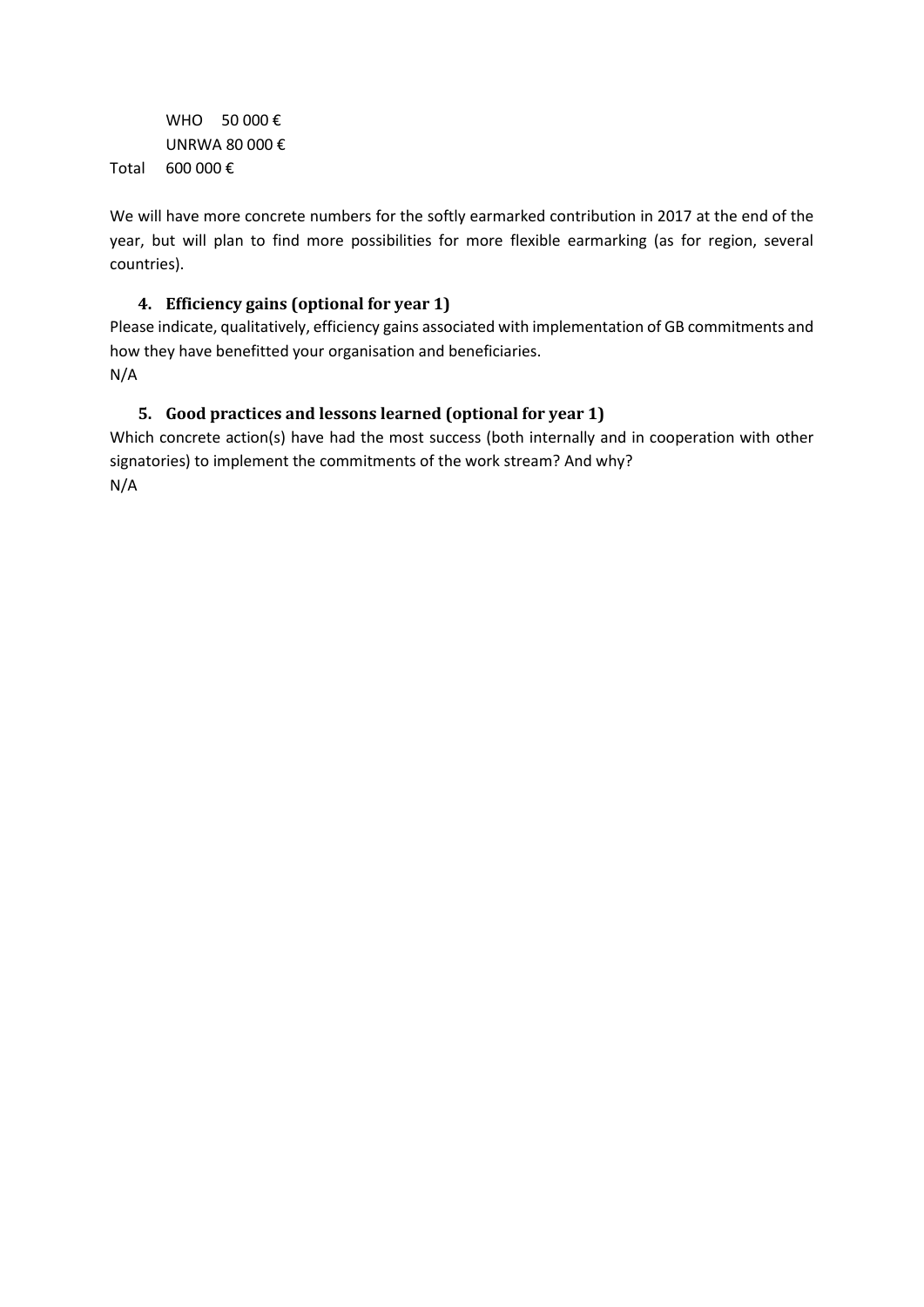# <span id="page-11-1"></span><span id="page-11-0"></span>**Work stream 9 – Reporting requirements**

# **1. Baseline (only in year 1)**

Where did your organisation stand on the work stream and its commitments when the Grand Bargain was signed?

Estonia has taken steps to reduce the reporting requirements for bi-lateral projects and co-financing for the ECHO projects for Estonian NGO-s. Concrete changes are made to the rules of procedures for financing Estonian development cooperation and humanitarian aid projects.

Estonia supports the idea for the international organisation to jointly determine a way of reporting on unearmarked and softly earmarked funding. But it shouldn't add extra workload. Just to see the main activity areas, priorities.

# <span id="page-11-2"></span>**2. Progress to date**

Which concrete actions have you taken (both internally and in cooperation with other signatories) to implement the commitments of the work stream?

# <span id="page-11-3"></span>**3. Planned next steps**

What are the specific next steps which you plan to undertake to implement the commitments (with a focus on the next 2 years)?

# <span id="page-11-4"></span>**4. Efficiency gains (optional for year 1)**

Please indicate, qualitatively, efficiency gains associated with implementation of GB commitments and how they have benefitted your organisation and beneficiaries. N/A

# <span id="page-11-5"></span>**5. Good practices and lessons learned (optional for year 1)**

Which concrete action(s) have had the most success (both internally and in cooperation with other signatories) to implement the commitments of the work stream? And why?

OCHA would distribute such a report.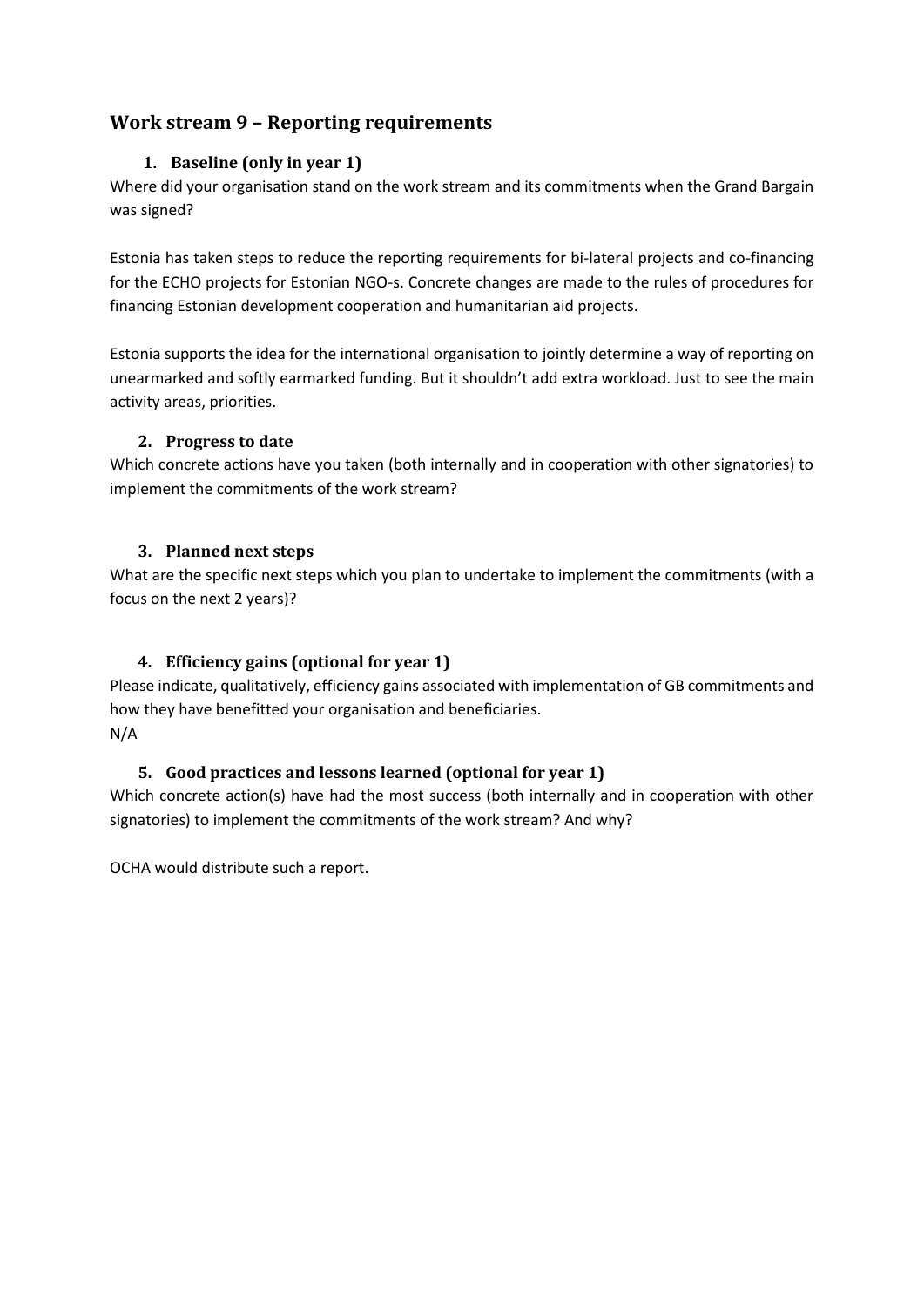# <span id="page-12-1"></span><span id="page-12-0"></span>**Work stream 10 – Humanitarian – Development engagement**

# **1. Baseline (only in year 1)**

Where did your organisation stand on the work stream and its commitments when the Grand Bargain was signed?

Estonian Development Cooperation and Humanitarian Aid is under one structure in the MFA. We have 4 years' strategic plan in the same document. Same director of the division and DG are responsible for the budget planning. That allows synergies between the activities in both fields.

We support the need to focus at concrete deliverables in protracted crises, including education, health services and livelihoods for displaced people. **In 2015 ca 36%** of the Estonian humanitarian aid contributions where directed to alleviate the refugees and IDPs situation in Ukraine and in the aftermath of Syrian crisis inside Syria and in its neighbourhood.

#### <span id="page-12-2"></span>**2. Progress to date**

Which concrete actions have you taken (both internally and in cooperation with other signatories) to implement the commitments of the work stream?

Many of the Estonian Development Cooperation and humanitarian Aid activities are complementary, where possible (in the protracted crisis situation, preparedness activities). Revised EU development consensus takes account also humanitarian needs.

In Ukraine we have both development cooperation and humanitarian aid projects undergoing focused on IDPs. We have financed OCHAs Protection Capacity project in Ukraine to enhance social protection of the IDPs.

In Jordan, Lebanon and Turkey Estonia has projects carried out by the NGO Mondo and NGO Estonian Refugee Council with total budget of 377 650 EUR for the years 2016-2017.

**In 2016** the Estonian humanitarian aid contributions where directed to alleviate the refugees and IDPs situation in Ukraine and in the aftermath of Syrian crisis inside Syria and in its neighbourhood was raised up to **68%** of the humanitarian aid budget.

From Development Cooperation side we have undergoing projects in Ukraine supporting the IDPs and victims of the conflict, including also direct micro financing to the local NGOs (314 707 EUR).

# <span id="page-12-3"></span>**3. Planned next steps**

What are the specific next steps which you plan to undertake to implement the commitments (with a focus on the next 2 years)?

Continue to the joint assessment of the situation and complement the development, humanitarian and relief work in the same framework, where possible.

Activates in humanitarian aid should take account the Agenda 2030 and SDGs.

At COHAFA continue discussions and joint working modalities on development cooperation and humanitarian aid, where suitable, with respect to the humanitarian principles.